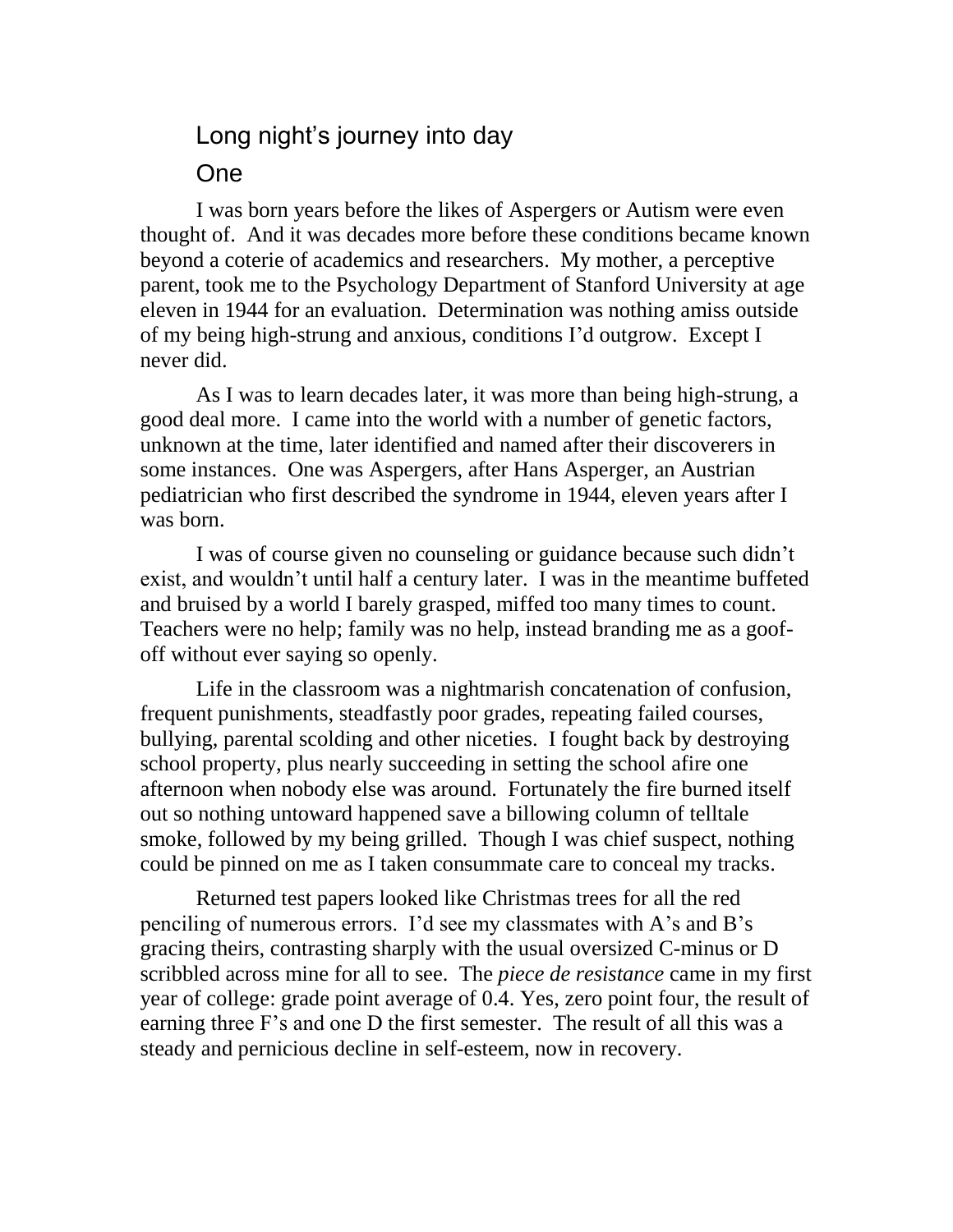I knew something was amiss early on so sought counseling, seeing over time approximately twenty-five therapists be they school counselors, social workers, psychologists, psychiatrists (twice as an inpatient in different hospitals in different states). All for naught.

(This is merely the tip of the proverbial iceberg of repeated failings and travails, too many for detailing without an accompanying large crying towel.)

## Two

Turning point came belatedly decades later after time spent either in college barely staying afloat, or holed up with one parent or the other (divorced), until I finally managed to break free and come east in 1988. It was here I was diagnosed with Aspergers, Attention Deficit Hyperactive Disorder (ADHD), High-Functioning Autism and Severe Learning Disability two days following my seventieth birthday in 2003\*.

Revelation! Release! After too many years groping my way clueless in the netherworld of indistinct shadows, a veil of darkness was lifted, allowing me to see the world in a new light barely imagined.

## Three

Now other issues are banging on my door. The years are piling on at an alarming rate. I recently turned 84, an age widely regarded as well over the hill. It's been a long, tortuous, uphill grind to where I am now. On looking back I don't like what I see: empty years of trudging from nowhere to nowhere. Ahead lies the inevitable downward spiral we're all heir to.

That scares me. Largely owing to my situation I never found a life partner, never married, never entered into a sexual relation, never went out on a date, never had a close friend of either sex, never visited another country other than a few brief sojourns into Canada.

So what happens if I lose my independence and can't flee these four oppressive walls any longer, can't shop for groceries or make it to the bank? How do I get to Trader Joes which is my main food source when local transportation resources for the elderly and disabled don't go there? How does one deal with cabin fever when cut off from the world at large?

I suppose I could go back to California where my family resides, a locale rich with memories I'd just as soon forget, be a burden to my family whose members and I share little in common.